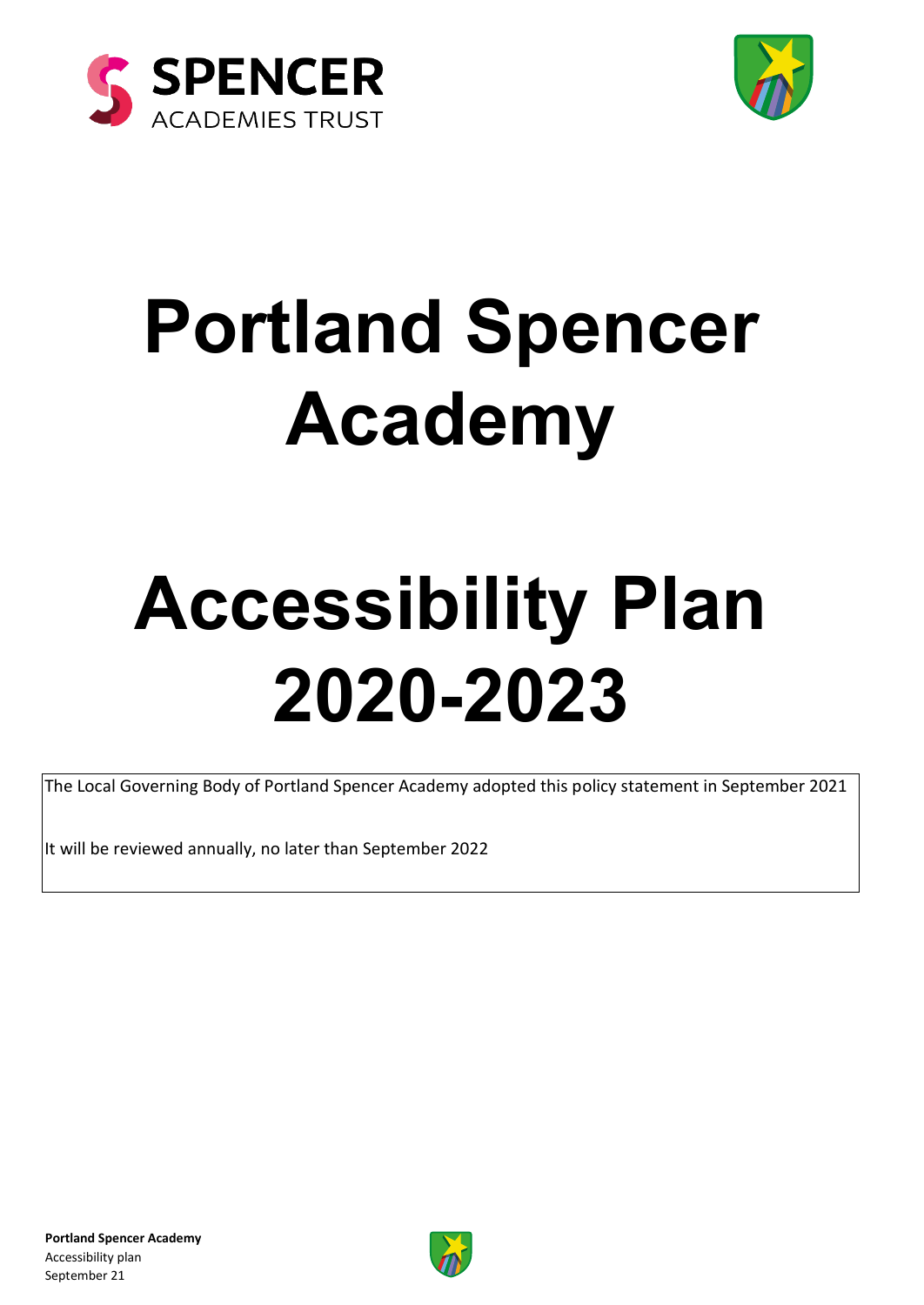#### **Our School Mission**

Through our ASPIRE ethos and our HEART curriculum we celebrate each and every child showing that we are all unique and special and that we work together for the success of each and every child. We pride ourselves on forming excellent relationships with pupils, parents and outside agencies to ensure children who have special educational needs and/or disabilities are included and valued in all aspects of school life.

#### **Purpose of the Accessibility plan**

The plan covers the following three key areas:

- Access to the curriculum- increasing the extent to which SEND pupils can access the curriculum.
- Access to the school environment- improving the physical environment of the school for the purpose of increasing the extent to which SEND pupils can take advantage of education and benefits, facilities or services provided or offered by the school.
- Access to information- improving the delivery to SEND pupils of information which is readily available to pupils who are not SEND.

The plan outlines short – medium- long term targets covering the period 2020 to 2023. A series of actions have been proposed to improve access, these have clear success criteria, possible resource implications and monitoring and review dates.

This plan should also be seen in relation to the following school documents: Equality Principles and Objectives SEND Policy SEND Report Supporting pupils in school with medical conditions policy and procedures.

#### **Legislation and Guidance**

This document meets the requirements of [schedule 10 of the Equality Act 2010](http://www.legislation.gov.uk/ukpga/2010/15/schedule/10) and the Department for Education (DfE) [guidance for schools on the Equality Act 2010.](https://www.gov.uk/government/publications/equality-act-2010-advice-for-schools)

The Equality Act 2010 defines an individual as disabled if he or she has a physical or mental impairment that has a 'substantial' and 'long-term' adverse effect on his or her ability to undertake normal day to day activities.

Under the [Special Educational Needs and Disability \(SEND\) Code of Practice](https://www.gov.uk/government/publications/send-code-of-practice-0-to-25), 'long-term' is defined as 'a year or more' and 'substantial' is defined as 'more than minor or trivial'. The definition includes sensory impairments such as those affecting sight or hearing, and long-term health conditions such as asthma, diabetes, epilepsy and cancer.

Schools are required to make 'reasonable adjustments' for pupils with disabilities under the Equality Act 2010, to alleviate any substantial disadvantage that a disabled pupil faces in comparison with non-disabled pupils. This can include, for example, the provision of an auxiliary aid or adjustments to premises.

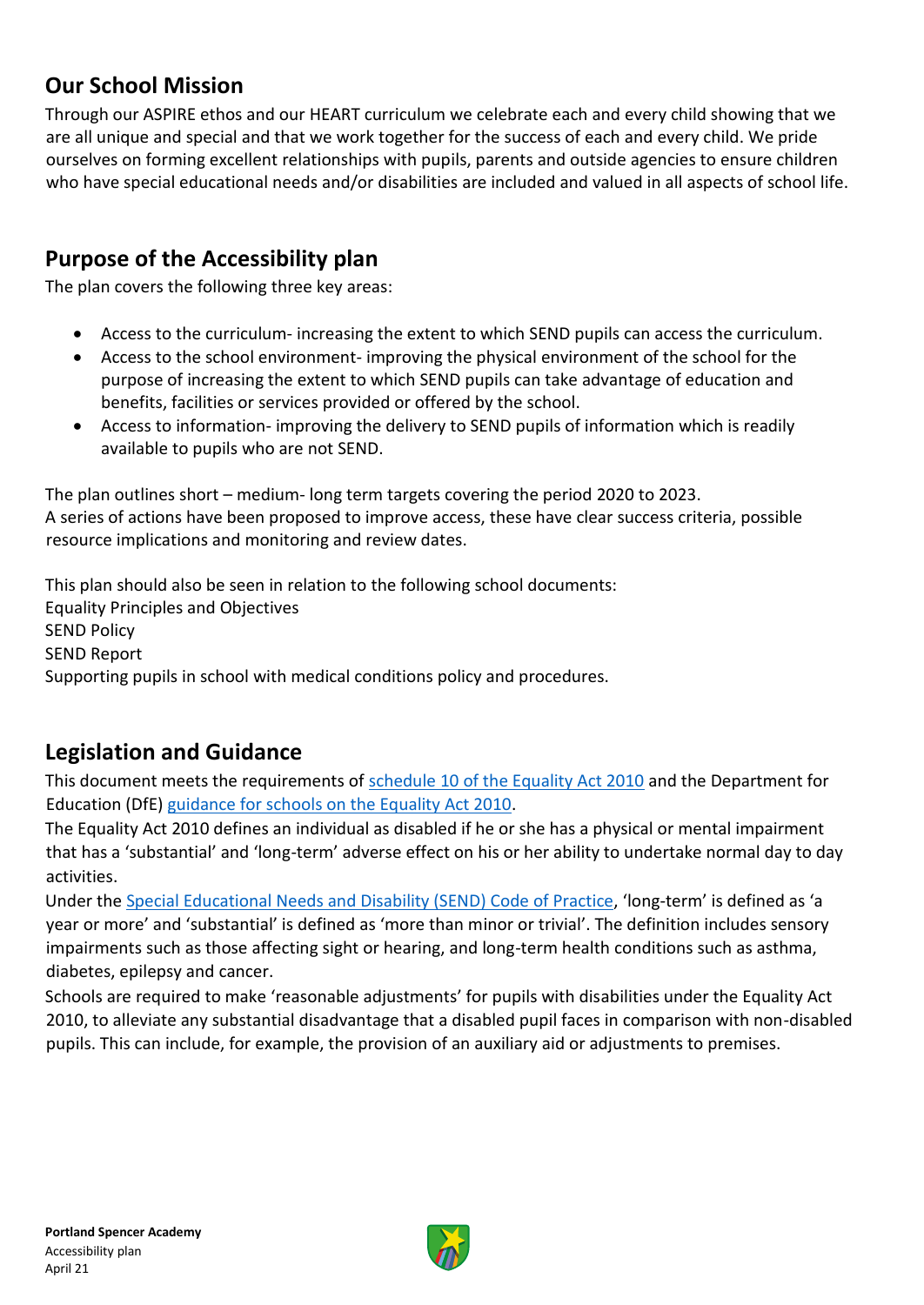#### **Improving access to the curriculum**

Provision and strategies already in place:

- School clubs, sporting and cultural activities and school visits are accessible to all pupils including pupils with identified barriers to learning and participation. Actions include: risk assessment, parental support, provision of additional support and/or resources.
- The school makes full use of a range of LA support services, health professionals and the community.
- Steps to success are in place detailing children's areas of strength, challenge and targets. These are reviewed termly.
- Nurture and Counselling staff are trained to support children through Counselling, ELSA, forest school etc.
- Behaviour Response Staff support pupils with SEMH needs to access learning as well.
- SEMH provisions that are outcome driven and the children are strategically placed in provisions to ensure the most positive impact

|                 | Target                                                                                                                                                          | <b>Strategies</b>                                                                                                                                                                | Outcome                                                                                                                                                                          | Timeframe | Goals<br>achieved |
|-----------------|-----------------------------------------------------------------------------------------------------------------------------------------------------------------|----------------------------------------------------------------------------------------------------------------------------------------------------------------------------------|----------------------------------------------------------------------------------------------------------------------------------------------------------------------------------|-----------|-------------------|
| Short-<br>term  | To build on good<br>speech and<br>language practise to<br>ensure we have<br>early intervention.                                                                 | Language to learn,<br>CPD for staff,<br>workshops for<br>parents.                                                                                                                | Speech and language<br>provision is offered early<br>and strategies put in place<br>remove the barrier.                                                                          | 2020-2021 |                   |
| Medium-<br>term | To ensure the<br>curriculum is<br>differentiated and<br>depending on the<br>task and the<br>intended outcomes<br>for individual<br>children.                    | New curriculum to be<br>introduced and<br>developed to include<br>differentiation for all<br>pupils to ensure they<br>can access our Heart<br>curriculum.                        | All children will be able to<br>access a broad and<br>balanced curriculum.<br>Planning to be<br>differentiated to ensure all<br>pupils are included, learn<br>and make progress. | 2021-2022 |                   |
| Long-term       | To build on the<br>interactive teaching<br>strategies already in<br>place in classrooms<br>so that all children<br>are engaged and<br>able to make<br>progress. | Staff meetings/inset<br>days around<br>interactive and<br>accessible teaching<br>strategies.                                                                                     | All children are engaged<br>and learning is active and<br>enabling good progress.                                                                                                | 2023      |                   |
|                 | Children are<br>identified and the<br>graduated response<br>with plan, do and<br>review is in place to<br>support emerging<br>needs.                            | Plan, do and review<br>cycles.<br>Graduated response<br>shared with staff and<br>explained. Routes 2<br>inclusion utilised.<br>Interventions put in<br>place where<br>necessary. | Early intervention and<br>support means children<br>are able to access learning<br>due to universal provision<br>being of a high quality in<br>every classroom.                  | 2023      |                   |

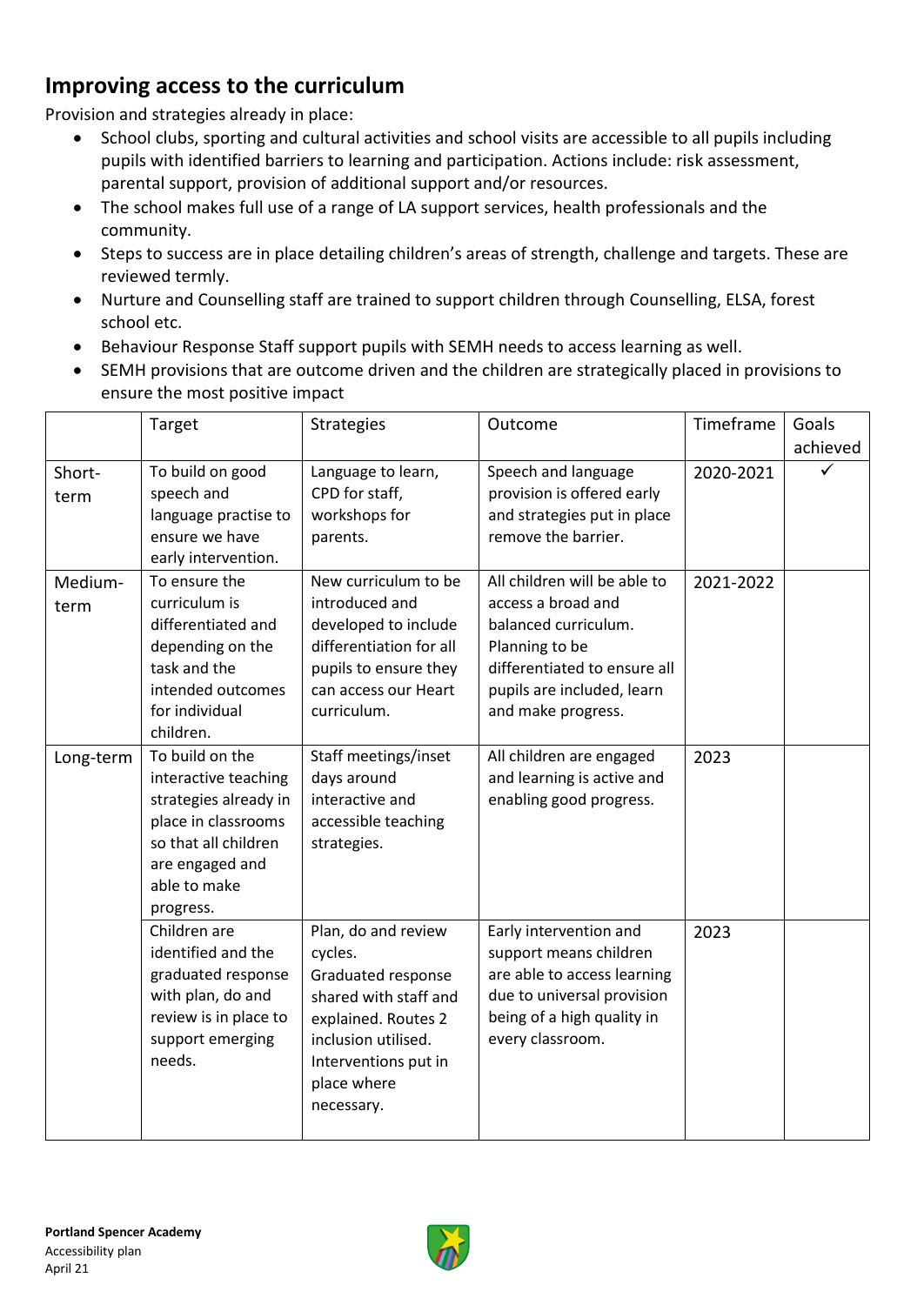## **Improving the physical environment**

Provision and strategies already in place:

- All play areas are ramped and accessible by wheelchairs/pushchairs
- We have a lift which means all areas of the building are accessible by wheelchairs/pushchairs
- School have available: disabled toilet and changing space.

Portland Spencer Academy currently supports pupils with significant barriers to learning and participation with difficulties in the areas of: learning, communication and interaction and behaviour.

|                 | Target                                                                                      | <b>Strategies</b>                                                                                                                             | Outcome                                                                                                                               | Timeframe | Goals    |
|-----------------|---------------------------------------------------------------------------------------------|-----------------------------------------------------------------------------------------------------------------------------------------------|---------------------------------------------------------------------------------------------------------------------------------------|-----------|----------|
|                 |                                                                                             |                                                                                                                                               |                                                                                                                                       |           | achieved |
| Short-term      | To improve the<br>use of sensory<br>tools as a calming<br>tool and build into<br>provision. | Completion of new<br>sensory spaces within<br>school.<br>Use of sensory tools-<br>timers, texture,<br>proprioception training,<br>weight etc. | Children will be<br>able to have a<br>sensory experience<br>to improve their<br>language and their<br>ability to control<br>emotions. | 2020-2021 |          |
| Medium-<br>term | To improve the<br>current disabled<br>toilet                                                | Get quotes and have<br>appropriate equipment<br>within this space<br>maintaining wheelchair<br>accessibility with clinical<br>waste bins      | Disabled toilet will<br>be better equipped<br>for purpose.                                                                            | 2022      |          |
| Long-term       | To have stair lifts<br>for internal stairs                                                  | Get quotes and have<br>stair lifts fitted to<br>ensure those in wheel<br>chairs can easily access<br>all areas of school.                     | School will be fully<br>accessible for all                                                                                            | 2023      |          |

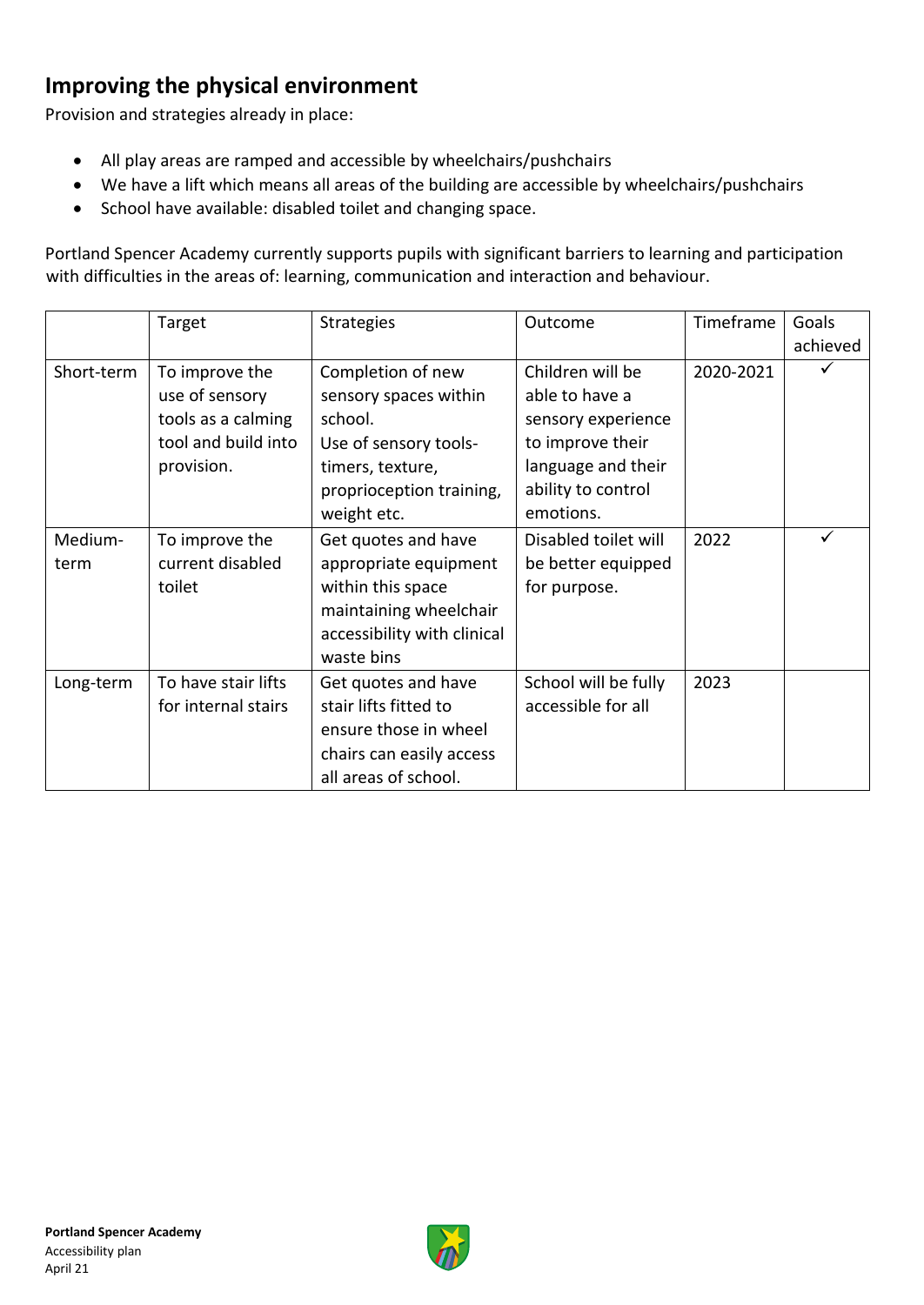# **Improving the delivery of information**

Provision and strategies already in place:

- All emails from SENDCo detail contact information
- Class Dojo is available for parents to message the SENDCo through- all stories posted and messages can be translated
- Support from the SENDCo for form-filling of various types
- Portland acquire support from the Nottingham Hearing Impaired Team
- Parent mail used at the main method of sharing information and invitations to review meetings.

|            | Target              | <b>Strategies</b>        | Outcome                | Timeframe | Goals    |
|------------|---------------------|--------------------------|------------------------|-----------|----------|
|            |                     |                          |                        |           | achieved |
| Short-term | To improve the use  | Strategic thought        | Twitter is a useful    | 2020-2021 |          |
|            | of twitter for      | about what to            | platform for parents   |           |          |
|            | sharing SEND        | share and tweet          | to gather              |           |          |
|            | information and     | that is important        | information of         |           |          |
|            | events in school to | to our parents and       | events and support.    |           |          |
|            | our parents and     | community.               |                        |           |          |
|            | wider community.    |                          |                        |           |          |
| Medium-    | To embed a          | Sharing the dates        | Parents will feel      | 2021-2022 |          |
| term       | parents support     | through twitter,         | supported and          |           |          |
|            | group for our       | dojo and parent          | access a network of    |           |          |
|            | parents of our      | mail. Explore how        | other parents.         |           |          |
|            | pupils with SEND.   | we can best              |                        |           |          |
|            |                     | support our              |                        |           |          |
|            |                     | parents for pupils       |                        |           |          |
|            |                     | with SEND.               |                        |           |          |
| Long-term  | To make all         | <b>Translate letters</b> | All parents/Carers     | 2022      |          |
|            | information sent    | home and                 | will have a better     |           |          |
|            | home accessible to  | information for          | chance to engage       |           |          |
|            | all family          | parents into             | fully with school life |           |          |
|            | members.            | different                | and understand         |           |          |
|            |                     | languages if             | what is happening      |           |          |
|            |                     | parents request it.      |                        |           |          |